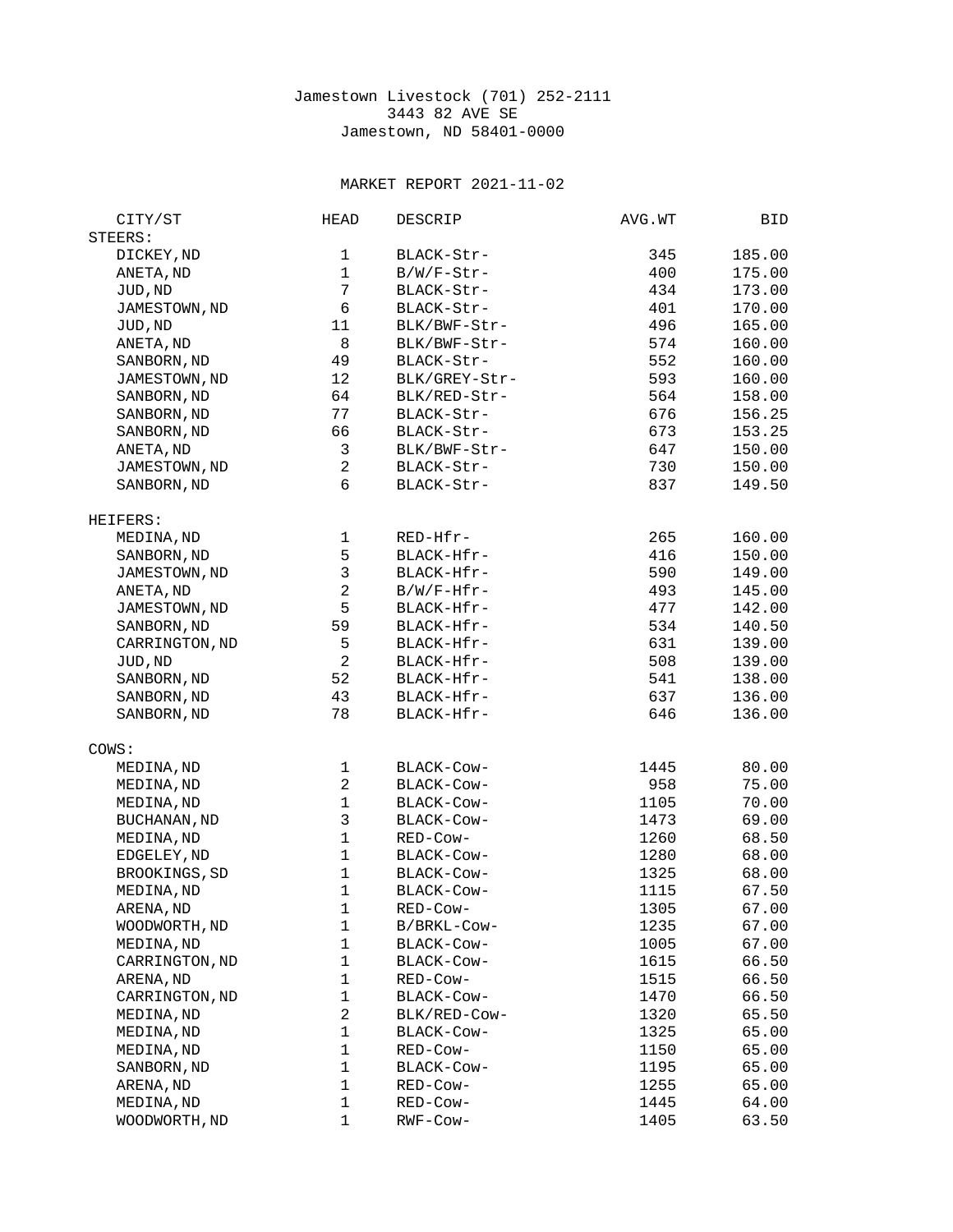| <b>BUCHANAN, ND</b> | $\overline{\mathbf{c}}$ | BLACK-Cow-    | 1468 | 63.50 |
|---------------------|-------------------------|---------------|------|-------|
| <b>BUCHANAN, ND</b> | $\mathbf{1}$            | BLACK-Cow-    | 1480 | 63.50 |
| WOODWORTH, ND       | 1                       | RED-Cow-      | 1305 | 63.00 |
| WOODWORTH, ND       | $\mathbf{1}$            | RED-Cow-      | 1215 | 63.00 |
| KENSAL, ND          | $\mathbf 1$             | RED-Cow-      | 1635 | 63.00 |
| MEDINA, ND          | $\mathbf{1}$            | BLACK-Cow-    | 1080 | 63.00 |
| MEDINA, ND          | $\mathbf 1$             | RED-Cow-      | 1275 | 63.00 |
| MEDINA, ND          | $\mathbf{1}$            | BLACK-Cow-    | 1210 | 63.00 |
| MEDINA, ND          | $\mathbf{1}$            | RED-Cow-      | 1330 | 63.00 |
| ARENA, ND           | $\mathbf{1}$            | BLACK-Cow-    | 1200 | 63.00 |
| WOODWORTH, ND       | $\mathbf{1}$            | B/BRKL-Cow-   | 1350 | 63.00 |
| SANBORN, ND         | 1                       | BLACK-Cow-    |      |       |
|                     | $\mathbf{1}$            |               | 1045 | 62.00 |
| MEDINA, ND          |                         | BLACK-COW-    | 1095 | 62.00 |
| MEDINA, ND          | $\mathbf 1$             | BLACK-COW-    | 1095 | 62.00 |
| WOODWORTH, ND       | $\mathbf{1}$            | B/W/F-Cow-    | 1135 | 61.50 |
| WOODWORTH, ND       | $\mathbf 1$             | B/W/F-Cow-    | 1215 | 61.00 |
| BROOKINGS, SD       | $\mathbf{1}$            | BLACK-COW-    | 1050 | 61.00 |
| <b>BUCHANAN, ND</b> | $\mathbf 1$             | BLACK-Cow-    | 1230 | 60.50 |
| CARRINGTON, ND      | $\mathbf{1}$            | BLACK-Cow-    | 1525 | 60.50 |
| WOODWORTH, ND       | $\mathbf 1$             | BLACK-COW-    | 1365 | 60.00 |
| WOODWORTH, ND       | $\mathbf 1$             | RED-Cow-      | 1600 | 60.00 |
| FINGAL, ND          | $\mathbf 1$             | RED-Cow-      | 1010 | 60.00 |
| LISBON, ND          | $\mathbf 1$             | BLACK-Cow-    | 1700 | 59.50 |
| MEDINA, ND          | $\mathbf 1$             | BLACK-Cow-    | 1335 | 59.00 |
| <b>BUCHANAN, ND</b> | $\mathbf{1}$            | BLACK-Cow-    | 1270 | 58.00 |
| WOODWORTH, ND       | $\mathbf 1$             | B/W/F-Cow-    | 1185 | 57.50 |
| ARENA, ND           | $\mathbf{1}$            | BLACK-Cow-    | 1580 | 57.00 |
| DICKEY, ND          | $\mathbf 1$             | RED-Cow-      | 1345 | 56.50 |
| MEDINA, ND          | $\mathbf 1$             | RED-Cow-      | 1520 | 56.00 |
| MEDINA, ND          | $\mathbf 1$             | RED-Cow-      | 1395 | 55.00 |
| MEDINA, ND          | 3                       | RED-COW-      | 1377 | 55.00 |
|                     | $\mathbf{1}$            |               | 1650 |       |
| ARENA, ND           | $\mathbf 1$             | RED-Cow-      |      | 54.50 |
| MEDINA, ND          | $\mathbf{1}$            | BLACK-Cow-    | 1440 | 54.00 |
| VALLEY CITY, ND     |                         | B/W/F-Cow-    | 1485 | 53.50 |
| MEDINA, ND          | $\mathbf 1$             | RED-Cow-      | 1580 | 53.00 |
| MEDINA, ND          | $\mathbf{1}$            | RED-Cow-      | 1785 | 52.50 |
| LAS CRUCES, NM      | $\overline{c}$          | HERF-Cow-     | 1498 | 52.50 |
| MEDINA, ND          | $\mathbf{1}$            | RED-Cow-      | 1630 | 52.00 |
| ARENA, ND           | $\mathbf 1$             | RED-Cow-      | 1650 | 51.50 |
| MEDINA, ND          | 3                       | RED-Cow-      | 1530 | 51.50 |
| DICKEY, ND          | 1                       | BLACK-Cow-    | 1525 | 50.50 |
| WOODWORTH, ND       | 1                       | BLACK-Cow-    | 1635 | 50.00 |
| MEDINA, ND          | $\mathbf{1}$            | BLACK-Cow-    | 1520 | 49.50 |
| MEDINA, ND          | $\mathbf{1}$            | RED-Cow-      | 1615 | 48.50 |
| VALLEY CITY, ND     | $\mathbf{1}$            | B/W/F-Cow-    | 1510 | 47.50 |
| MEDINA, ND          | $\mathbf 1$             | BLACK-Cow-    | 1305 | 46.50 |
| WOODWORTH, ND       | $\overline{2}$          | BLK/CHAR-COW- | 1425 | 45.50 |
| BULLS:              |                         |               |      |       |
| JAMESTOWN, ND       | 1                       | R/BRKL-Bull-  | 2240 | 94.00 |
| CHAFFEE, ND         | 1                       | BLACK-Bull-   | 2140 | 90.50 |
| CARRINGTON, ND      | $\mathbf{1}$            | RED-Bull-     | 2050 | 89.00 |
| STREETER, ND        | $\mathbf{1}$            | RED-Bull-     | 1985 | 88.00 |
| CARRINGTON, ND      | $\mathbf{1}$            | BLACK-Bull-   | 2220 | 87.50 |
|                     | $\mathbf{1}$            |               |      |       |
| CHAFFEE, ND         |                         | BLACK-Bull-   | 2115 | 87.50 |
| JAMESTOWN, ND       | $\mathbf 1$             | R/BRKL-Bull-  | 1950 | 85.00 |
| CLEVELAND, ND       | 3                       | BLACK-Bull-   | 1503 | 85.00 |
| CARRINGTON, ND      | 1                       | BLACK-Bull-   | 1990 | 85.00 |
| CARRINGTON, ND      | 1                       | BLACK-Bull-   | 1925 | 85.00 |